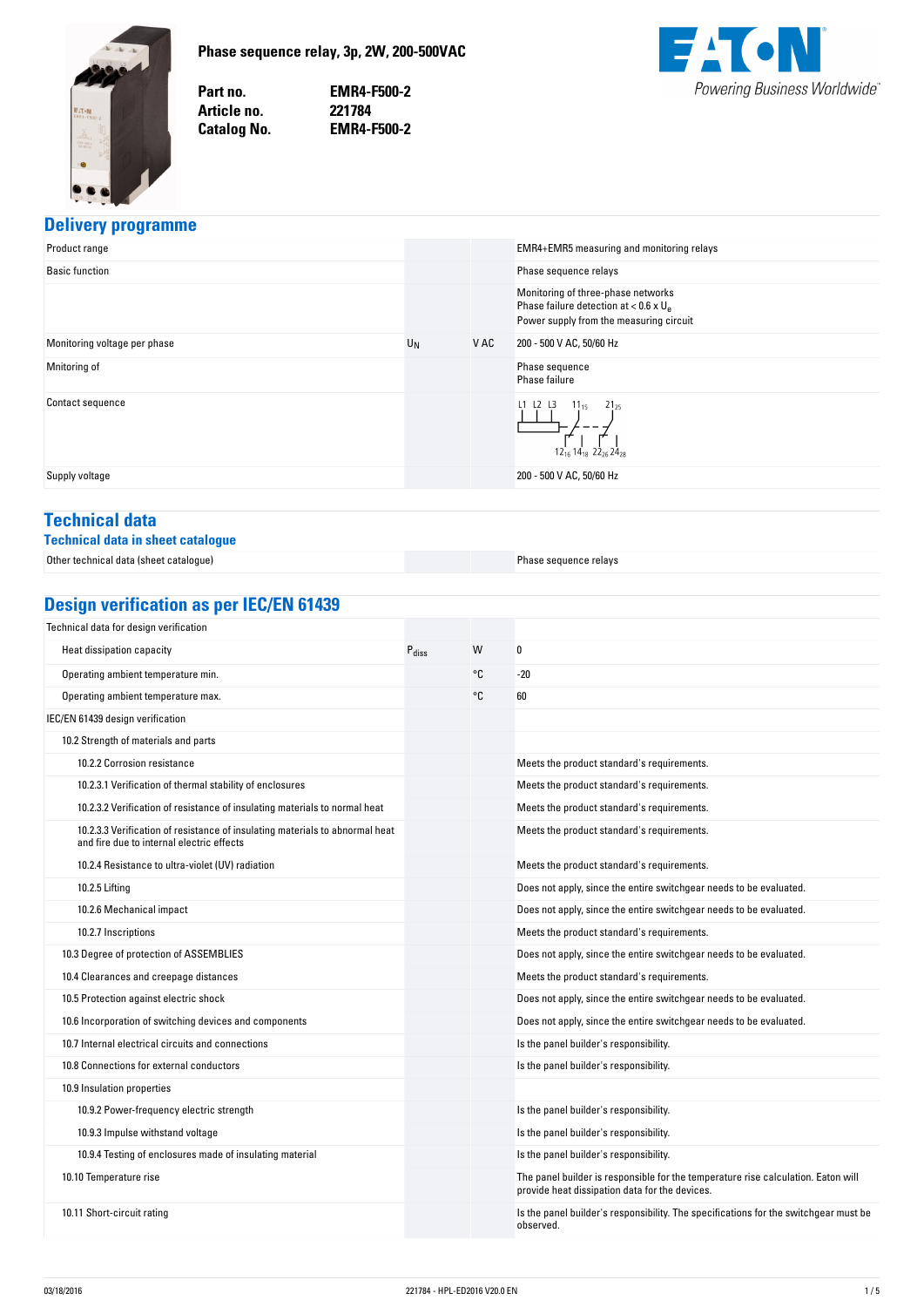10.12 Electromagnetic compatibility Is the panel builder's responsibility. The specifications for the switchgear must be observed.

10.13 Mechanical function in the instruction  $\blacksquare$ leaflet (IL) is observed.

# **Technical-data-ETIM-6.0**

Relays (EG000019) / Phase monitoring relay (EC001441)

Electric engineering, automation, process control engineering / Low-voltage switch technology / Monitoring equipment (low-voltage switch technology) / Asymmetry monitoring equipment (ecl@ss8.1-27-37-18-03 [AKF097011])

| Type of electric connection                   |             | Screw connection |
|-----------------------------------------------|-------------|------------------|
| With detachable clamps                        |             | No               |
| Rated control supply voltage Us at AC 50HZ    | V           | $200 - 500$      |
| Rated control supply voltage Us at AC 60HZ    | V           | $200 - 500$      |
| Rated control supply voltage Us at DC         | V           | $0 - 0$          |
| Voltage type for actuating                    |             | AC               |
| Phase sequence monitoring                     |             | Yes              |
| Phase failure monitoring                      |             | Yes              |
| Function under voltage detection              |             | Yes              |
| Function over voltage detection               |             | No               |
| Phase imbalance monitoring                    |             | No               |
| Voltage measurement range                     | $\vee$      | $200 - 500$      |
| Min. adjustable delay-on energization time    | $\mathbf S$ | 0                |
| Max. permitted delay-on energization time     | s           | 0                |
| Min. adjustable off-delay time                | s           | 0                |
| Max. permitted off-delay time                 | $\mathbb S$ | 0                |
| Number of contacts as normally closed contact |             | 0                |
| Number of contacts as normally open contact   |             | 0                |
| Number of contacts as change-over contact     |             | 2                |
| Width                                         | mm          | 23               |
| Height                                        | mm          | 78               |
| Depth                                         | mm          | 110              |

## **Approvals**

|  | IEC 255-6; UL 508; CSA-22.2 No. 14-05; CE marking |
|--|---------------------------------------------------|
|  | E29184                                            |
|  | NKCR, NKCR7                                       |
|  | 203843                                            |
|  | 3211-03                                           |
|  | UL listed, CSA certified                          |
|  | IEC: IP20, UL/CSA Type: -                         |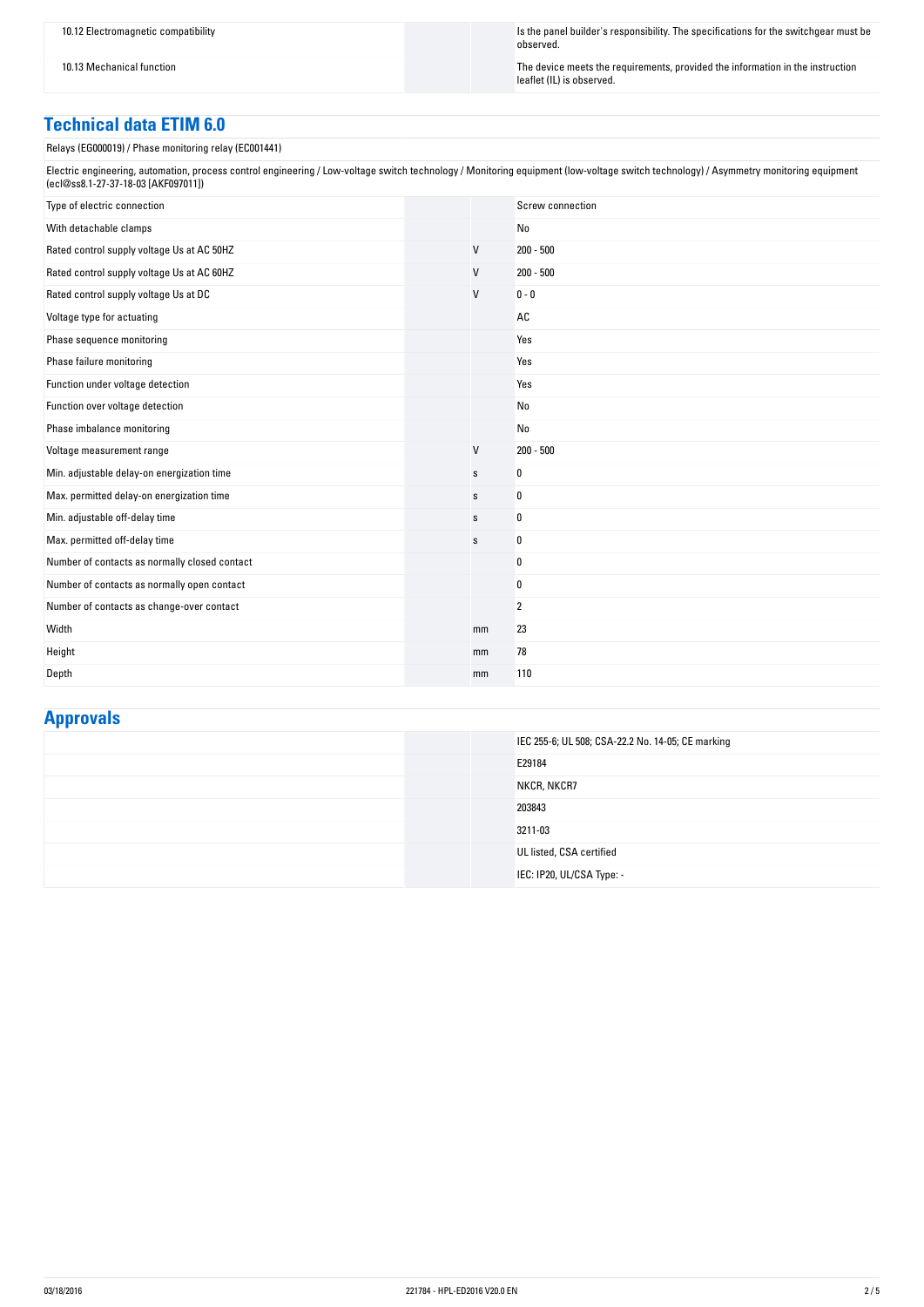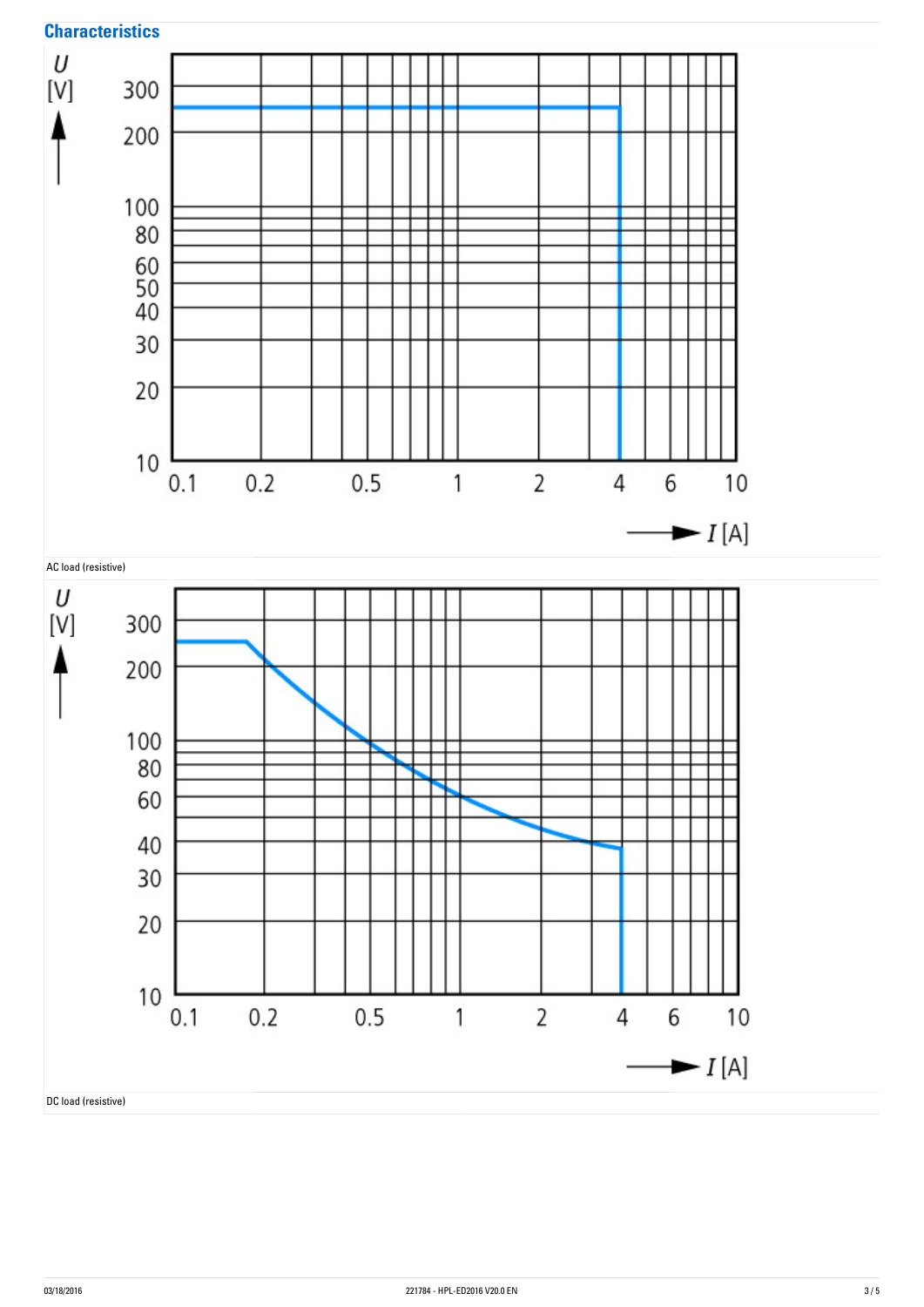